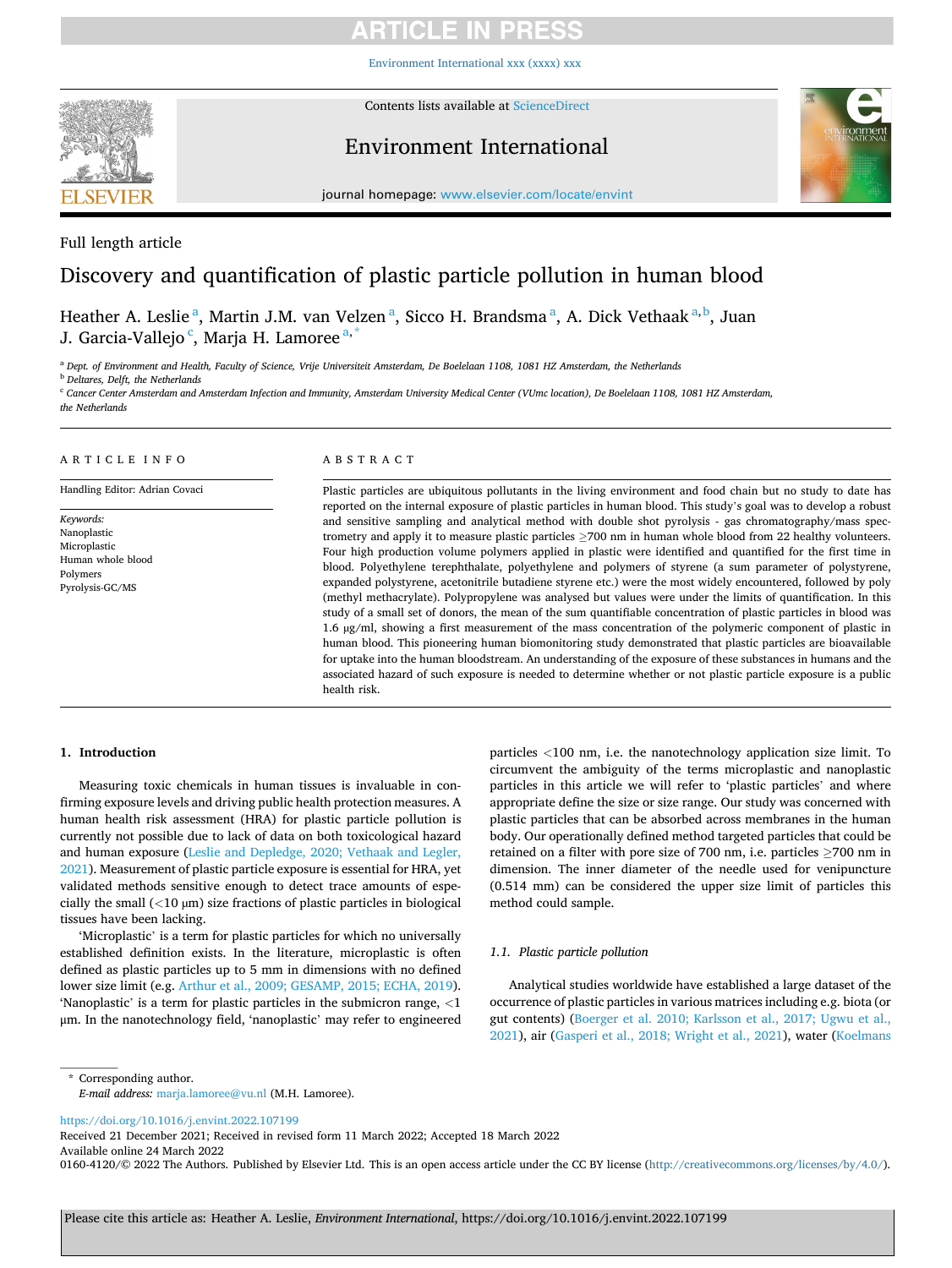#### *H.A. Leslie et al.*

[et al., 2019; Danopoulos et al., 2020; Schymanski et al., 2021\)](#page-7-0), sediment ([Thompson et al., 2004; Phuong et al., 2021; Uddin et al., 2021\)](#page-7-0) and foodstuffs [\(Van Cauwenberghe and Janssen, 2014; Barboza et al., 2018;](#page-7-0)  [De-la-Torre, 2020\)](#page-7-0). The majority of available data is for particles with dimensions above 10 or 50 µm. Submicron sized plastic particles, such as those reported in seawater ([Ter Halle et al., 2017\)](#page-7-0), have been much less studied so far. As a whole, such data indicate the ubiquitous nature of plastic particles and raise the question how exposed humans are to such particles, and if exposure actually leads to uptake within the human body [\(Vethaak and Leslie, 2016\)](#page-7-0).

Human feces were previously analysed with Fourier Transform Infrared spectroscopy (FTIR), providing evidence that micro-sized plastic particles can be excreted via the gastrointestinal tract [\(Schwabl](#page-7-0)  [et al., 2019; Zhang et al., 2021\)](#page-7-0). Plastic particles were also detected in human colectomy specimens with FTIR [\(Ibrahim et al., 2020](#page-6-0)). Raman microspectroscopy has been recently applied to image and identify three polypropylene particles between 5 and 10 µm in human placental tissue ([Ragusa et al., 2021](#page-7-0)).

## *1.2. The blood compartment*

Blood as a compartment makes up 6–7% of body weight in humans. It irrigates the body's organs and is the transport pathway for oxygen, nutrients and potentially also plastic particles around the body to other tissues and organs. The ultimate fate of plastic particles depends on whether they can be eliminated by e.g. renal filtration or biliary excretion, or deposited in either the liver, the spleen, or in other organs via fenestrated capillaries and sinusoids. A particle's size, shape, surface chemistry and charge govern its interactions with biological systems, including the formation of a protein corona on the particle surface ([Kihara et al., 2020\)](#page-7-0). Blood's role as transport pathway coupled with the feasibility of accessing samples directly from the body, without contact with plastic materials, makes it a suitable matrix for human biomonitoring of plastic particles and for the present study.

The degree of mixing within a bloodstream as a whole is considered to be high in healthy individuals, with environmental contaminants being distributed over different phases (aqueous, lipid, protein) throughout the circulatory system. Environmental microcontaminant levels measured in venous blood samples are assumed to be indicative for the entire bloodstream, including the microvascular system. Considering capillaries are typically only 5–8 µm in diameter, this forms a limit to particle sizes that can be expected in circulation in these microvessels, and any particles present would likely have an impact on microvascular fluid dynamics. In a well-mixed bloodstream, or in subsamples of a well-mixed blood sample, there are many open questions regarding how plastic particles of different sizes might be distributed. Some are likely to be localized in immune cells, while others may be adhered to proteins, lipid particles, other plastic particles or the vascular endothelium. While mass concentrations in a given sample may be detectable, the particles may be agglomerated, or the number of particles themselves may be present at dilute concentrations in the matrix. This gives rise to the possibility of observing non-detects and detects in duplicate samples especially for small sample intake volumes. However, there are both ethical and practical reasons for small blood sample volumes.

Because of the variety of interferences and non-plastic particles that could be present in a given blood sample, it is important to develop methods that can confirm both the polymer types and the concentrations present. In the advanced field of air pollution and human risk assessment (HRA), the concentrations of particulate matter  $\leq$ 2.5 µm or  $\leq$ 10 µm (PM2.5 and PM10, resp.) are sum parameters of particles that are collected through operationally defined sampling methods, quantified, and then mass concentrations per unit air volume are reported. One approach to quantifying plastic particles in the nascent field of plastic particle HRA is based on mass concentrations of polymers from plastic present as particles, analogous to PM10 for instance.

## *1.3. Analytical approaches*

Many publications report abundance of particles identified as plastic with spectroscopy techniques such as attenuated total reflection-FTIR and µFTIR ([Veerasingam et al., 2021](#page-7-0)), and Raman ([Anger et al., 2018\)](#page-6-0) or stimulated Raman (SRS) ([Zada et al., 2018](#page-7-0)). Particle imaging provides information about particle sizes. A full characterization of particles in terms of particle size, shape, chemistries, surface charge, degree of weathering, protein corona in a given matrix are all legitimate parameters that can strengthen our understanding and the HRA process. However, for real-world biological matrices methods are currently still under development and measurement of all such parameters concomitantly is something for the future. Promising approaches include the use of the above-mentioned approaches but also e.g. time-of-flight secondary ion mass spectrometry [\(Jungnickel et al., 2016\)](#page-6-0) and photoinduced forced microscopy ([Ten Have et al., 2021\)](#page-7-0), among others [\(Ivleva, 2021](#page-6-0)), to characterize the smallest particles, requiring sensitivity and selectivity of low and submicron particles that are expected in biological matrices. No one method fits all, therefore a combination of methods will be required to capture all possible information. Meanwhile, more and more laboratories are exploring thermal desorption mass spectrometry-based techniques to identify and quantify the mass of individual polymers in a sample [\(Fries et al., 2013; Duemichen et al.,](#page-6-0)  [2019; Ribeiro et al., 2020](#page-6-0)). Particle counting techniques and mass determination of polymers are useful, complementary approaches. While waiting for other methods to reach technical readiness, which is expected to take several years, we can already start building datasets for human exposure to plastic particles based on mass concentrations, analogous to air pollution particulate matter datasets based on particulate mass.

The present study focused on the analytical method development and measurement of human blood to identify and quantify the mass of five high production volume polymers applied in plastic materials: poly (methyl methacrylate) (PMMA), polypropylene (PP), materials containing polymerized styrene (PS), polyethylene (PE) and polyethylene terephthalate (PET). These polymers have applications in food contact materials, textiles and a wide range of other products humans come into daily contact with. PE and PP are the highest in demand worldwide, followed by PET and polymers containing styrene such as polystyrene, expanded polystyrene (EPS) and acrylonitrile butadiene styrene (ABS) ([PlasticsEurope, 2020](#page-7-0)). PMMA has the lowest production volume in the test set, though it was selected because it is used in various applications inside the human body, such as in dental work ([Frazer et al., 2005\)](#page-6-0). For the present study, great emphasis was placed on method development and validation, running large numbers of blanks and other quality control measures in order to achieve sufficient method sensitivity and prevent false positives.

## **2. Methods**

The analytical method developed, validated and applied here measures individual polymer mass concentrations in the sample (not particle counts) using double shot pyrolysis - gas chromatography/ mass spectrometry (Py-GC/MS). This semi-quantitative technique quantifies thermal degradation products of the plastic particles present in the samples (i.e. a destructive analysis).

#### *2.1. Sample collection*

Whole blood was obtained by venipuncture from 22 anonymized, healthy, non-fasting adult volunteers who signed an informed consent under the rules and legislation in place within the Netherlands and maintained by the VU Medical Center Medical Ethical Committee. Blood was collected in 10-ml glass heparinized vacutainer (BD Biosciences, Plymouth UK) tubes. The vacutainer was sealed by a rubber seal that is delivered with the glass vacutainers. The vacutainers remained sealed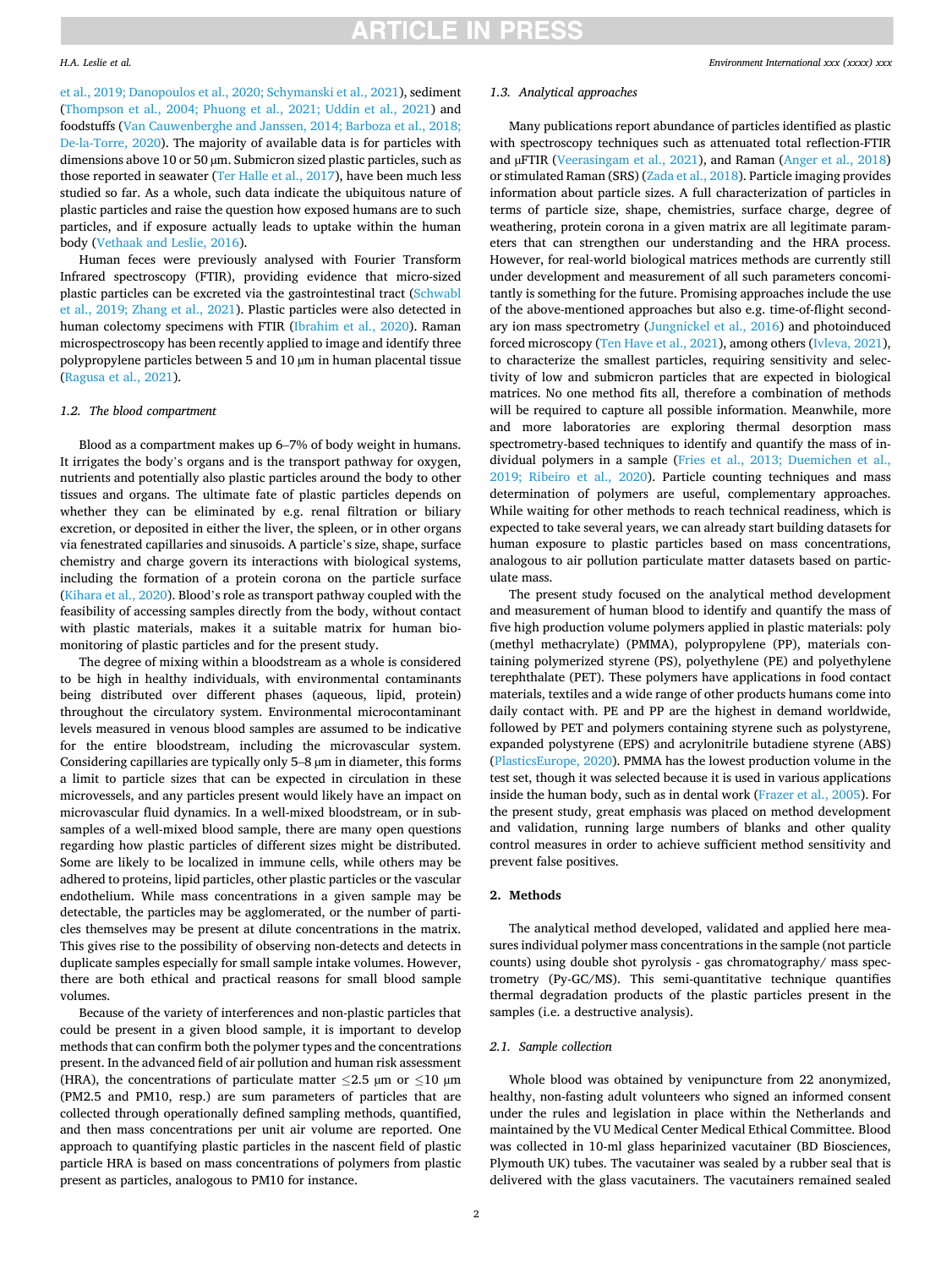#### *H.A. Leslie et al.*

during the entire sampling procedure and storage period. Attenuated Total Reflectance-FTIR spectroscopy was used to identify the rubber seal material as isobutylene-isoprene rubber, a copolymer type that is not targeted in this analysis. Importantly, the vacutainer system is a closed device that allows blood withdrawal avoiding any contact with plastic tubing or reservoirs. Venipuncture was done by means of a surgicalgrade sterile stainless-steel 21G needle (Becton Dickinson and Company, USA) that was connected to the glass vacutainer under vacuum, such that blood was drawn from the donor's vein directly into the glass vacutainer. The entire sampling system (including needle and vials) was tested for background contamination (field sampling blank,  $n = 5$ ) (see Quality control section). The blood samples were stored in vacutainers in the freezer at − 20 ◦C until analysis.

#### *2.2. Extraction method*

The blood samples in this study were extracted and measured in duplicate (sample volume permitting,  $n = 18$ ), in consecutive series, with multiple procedural blanks in each series to control for background contamination and correct measured concentration data in blood for the average procedural blank (see Quality control section). (Two aliquots were taken from each vacutainer for the duplicate analysis.) Throughout recovery experiments and the sample measurement series, a large number of procedural blanks were run.

After thawing, the blood samples in the vacutainers were mixed on a roller bank (CAT RM5, Zipperer, Germany) for 1 h. Per analysis, approximately 1 ml of whole blood was weighed and quantitatively transferred to a 20 ml glass scintillation vial (12383317, Yell, Germany) that was pre-rinsed with analytical grade MilliQ® water (Millipore, Burlington MA, USA). After adding 15 ml of TRIS-HCl buffer (400 mM Tris-HCL, pH 8, 0.5% SDS, Trizbase T6791, HCl H1758, Sigma, Schnelldorf, Germany) the vials were heated in a water bath at 60 ◦C for 1 h to denature proteins. To digest the proteins present in the whole blood, 100 µl of the Proteinase K (1 mg/ml, 3.0–15.0 unit/mg, *T. album,*  P8044 Sigma, Schnelldorf, Germany) was added together with 1 ml of 5 mM CaCl<sub>2</sub> (12095, Riedel-de Haën, Seelze, Germany) and the vials were incubated for 2 h at 50  $^{\circ}$ C. The CaCl<sub>2</sub> prevents autolysis of Proteinase K and enhances thermal stability and substrate binding. Finally, the vials were shaken on a shaking table for 20 min. at room temperature and heated once more at 60 ◦C for 20 min.

The samples were then filtered over a mm GF/F glass fiber filter, diameter 25 mm, mesh size 700 nm (1825–025, Whatman, Maidstone, United Kingdom). To ensure removal of any plastic contamination present, filters were always heated in a 500 ℃ muffle oven purged with nitrogen prior to filtration. For filtration a special glass setup (crafted by the glass workshop of the University of Amsterdam, Amsterdam, the Netherlands), was adapted from a setup previously used ([Karlsson et al.,](#page-7-0)  [2017\)](#page-7-0) to concentrate all the filtered sample in the center of the filter within a surface diameter of 8 mm. The filter collected particles that could not pass through the 700 nm mesh of the filter. The sample residue on the filter was rinsed with 10 ml of a 30%  $H_2O_2$  solution (Merck, Darmstadt, Germany) and rinsed with 15 ml MilliQ® water. The inner 8 mm circle of the filter containing the analyte residue was then sliced out of the center of the whole filter using a custom-made ring-shaped blade. The 8-mm filter was small enough to later fit into a pyrolysis cup (which has a volume of ca. 80 µl). Before transferring to a pyrolysis cup, the filter was placed in a pre-cleaned glass Petri dish  $(4 \text{ cm} \times 1.2 \text{ cm}$ , 41042006, Karl Hecht, Sondheim, Germany) with a glass cover and dried in an oven (Binder, Emergo, Landsmeer, the Netherlands) at 45 ◦C for 4 h, to complete dryness.

In order to reduce the number of depolymerization products of PET in the analysis step, a reagent was used that results in the formation of a dominant product, dimethyl terephthalate (DMT) (reactive pyrolysis GC/MS, or RxPy-GC/MS). The dried filters for polymer analysis were treated with 10 µl of tetramethylammonium hydroxide reagent (25% in MeOH, 334901, Sigma, Schnelldorf, Germany). The filters were then

dried again in the oven at 45 ◦C for 1.5 h. The dry filters were transferred whole to a pyrolysis cup for analysis with Py-GC/MS.

## *2.3. Analysis by Py-GC/MS*

Analysis was performed using the multishot pyrolysis unit EGA/PY-3030D (Frontier Laboratories, Saikon, Japan) in "double shot" mode. First, the sample was placed in the pyrolyzer unit at 100  $\degree$ C, which was then heated to 300  $\degree$ C at a rate of 50  $\degree$ C/min. After the sample was retracted, the GC/MS measurement started for any volatile compounds present on the filter, as they thermally desorb between 100 and 300 ◦C. The GC/MS (Agilent 6890 GC and 5975C MS, Santa Clara CA, USA) was equipped with a Ultra Alloy-5 column (30 m  $\times$  0.25 mm  $\times$  0.25 µm, Frontier Laboratories, Saikon, Japan). Measurements were done in SIM mode (Table S1) and in split mode (1:5 split ratio). The compounds were trapped on the GC column. The column was programmed from 40 ◦C (2 min) at a rate of 20 ◦C/min to 230 ◦C, and then 50 ◦C/min to 320 ◦C, resulting in a total run time of 13.3 min. After the thermal desorption step, the pyrolyzer was heated to 600 ◦C and the filter was again introduced (1 min) for the next measurement (pyrolysis). The column was programmed from 40 ℃ (2 min) at a rate of 20 °C/min to 320 °C (2 min), resulting in a total run time of 18 min.

The compounds that are desorbed in the first run ('shot') are molecules that are volatilized between 100 and 300 ◦C and can include unpolymerized monomers, additives and other sorbed chemicals. Polymerized target analytes such as polystyrene, EPS, ABS, PP, PE, PMMA are physically unable to volatilize in the 'first shot' because the maximum temperature of 300 ◦C is too low (therefore they are retained for the second shot). Any monomers (e.g. styrene) potentially present in the 'first shot' run were not used in determining concentrations of plastic particles, except for PET where the derivatization product already forms at 300 ◦C and the results from both the first and second shots were combined. The pyrolysis second 'shot' chromatograms were used for determination of the other polymer concentrations associated with particles. These were not affected by interferences from monomers in the first shot. Note that the analysis of additives was outside the scope of this study. Note also that studies of chemical additives in plastic in whole blood do not confirm the concomitant presence of plastic particles in the sample, as additives can desorb (or leach) from plastic materials throughout the lifetime into other hydrophobic phases such as organic matter and the food chain prior to uptake in the bloodstream, or in some cases come from non-plastic sources.

Target polymers included PMMA, PP, PS, PE and PET. The pyrolysis products measured in double-shot Py-GC/MS were methyl methacrylate (for PMMA), 2,4-dimethyl-1-heptene (PP), styrene (PS), 1-decene (PE) and as mentioned above, dimethyl terephthalate (PET). Because styrene can be a pyrolysis product of not only polystyrene, but also of EPS and copolymers of styrene (e.g. acrylonitrile butadiene styrene, styrene/ butadiene co-polymer), we quantified styrene as a pyrolysis product of any polymerized styrene from different styrene-based plastics (abbreviated here as PS).

Quantification of pyrolysis products was performed using a calibration curve containing all target polymer types at known concentrations. The polymer standards used were: poly(methyl methacrylate) (PMPMS-1.2, Cospheric, Santa Barbara, California, USA), polypropylene (Sigma-Aldrich, Schnelldorf, Germany), polystyrene to represent materials containing polymerized styrene (PSMS-1.07 Cospheric, Santa Barbara, California, USA), polyethylene (CPMS-0.96 Cospheric, Santa Barbara, California, USA) and polyethylene terephthalate (Goodfellow Cambridge Ltd., United Kingdom).

The five target polymer standards were weighed (3 mg each) and transferred to a 22-ml stainless steel accelerated solvent extraction (ASE) cell containing 23 g of sea sand (which had been preheated at 600  $\degree$ C in a muffle oven purged with nitrogen for 1 h to remove plastic residues) for dispersing and assisting in the ASE process. The polymers were dissolved in dichloromethane (DCM) (Biosolve, 0013796002BS,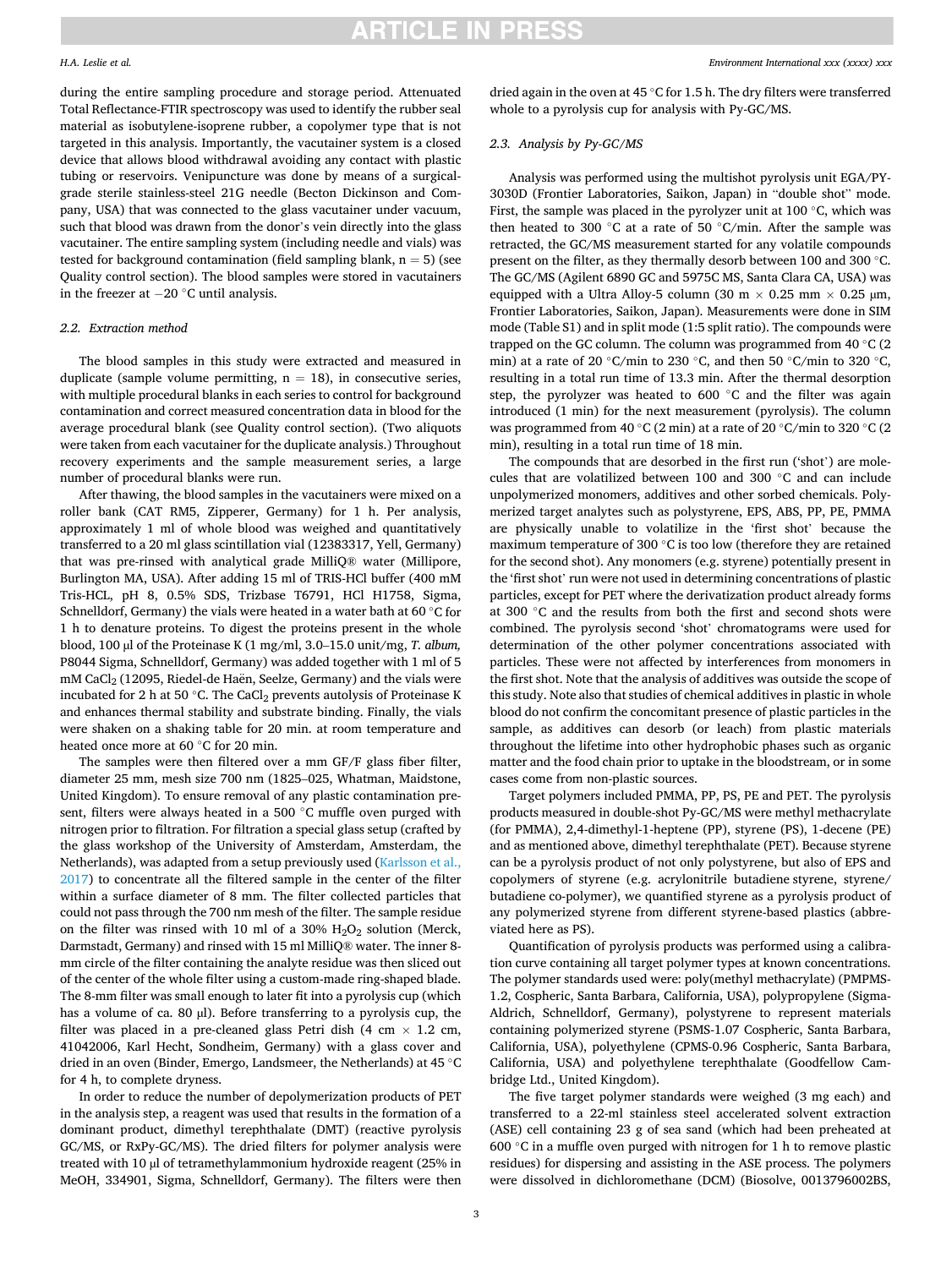## *H.A. Leslie et al.*

for Dioxins, Pesti-S, Furans, PCBs analysis, Valkenswaard, the Netherlands) in an ASE (Thermo ScientificTM ASETM 350 Accelerator Solvent Extractor 083146, Waltham, MA, USA) at 180 ◦C, at a pressure of 1500 psi, with further ASE conditions as follows: static time 5 min, 3 cycles, rinse volume 80%, purge time 1.25 min, and heating time 9 min. From the resulting solution, five different volumes were added to pyrolyzer cups and measured to obtain a calibration curve (linear fit) for the 5 polymer standards present. The concentrations in the calibration curve for the 5 different standards were between 15 and 400 ng polymer absolute each.

#### *2.4. Quality control*

Measures taken to ensure data quality were performing a spiking experiment, reduction and control of background contamination during sampling, extraction and analysis through the inclusion of a large number of blanks (sampling blanks, procedural blanks for the spiking experiment and donor blood analyses), reporting limit calculations and performing duplicate analyses.

## *2.4.1. Recovery experiment*

To determine the recoveries of the polymers in blood with this method, a spiking experiment was performed. A mixture of the five polymer standards was spiked into blood subsamples (of a large sample of a single donor) at low analyte concentrations, in eight-fold. This was repeated for a mixture of the five polymer standards but at higher concentrations, also in eight-fold. Eight unspiked blood samples were added to the series. All 24 blood samples in the recovery experiment were measured following the procedure for extraction and Py-GC/MS analysis as described above.

At the same time, eight procedural blank analyses using analytical grade MilliQ® water were measured. With these blanks, we were able to correct for background polymer concentrations potentially introduced during sample preparation and analysis of the unspiked blood, in order to determine which polymers were already present in the blood used for the recovery experiment.

For the lower concentration spike experiment,  $10 \mu$  of the multiple standard solution was added to each of the blood subsamples ( $n = 8$ ). For the higher concentration spike experiment, 75 µl of the standard solution was added to each of the blood samples ( $n = 8$ ). After measurement, the spiked blood samples were corrected using the data for the unspiked blood samples (note: without correction for the MilliQ® procedural blank), and the recoveries were calculated for the 5 individual polymers. Recovery (%) was calculated by dividing the measured polymer concentration (corrected for the blank) by the nominal spiked concentration  $\times$  100%.

## *2.4.2. Controlling for background contamination during sampling*

Sampling blank analyses ( $n = 5$ ) were performed on the glass BD vacutainers used for sample collecting by rinsing the vacutainers thoroughly with MilliQ®, collecting the residue in the filtration setup used for samples followed by analysis with the same Py-GC/MS method. If a

blank signal is found, this step makes it possible to make corrections for background contamination inside the vacutainer or needle.

## *2.4.3. Controlling for background contamination during sample preparation and analysis*

Procedural blanks ( $n = 31$ ) were performed using analytical grade MilliQ® water during measurement of the donor blood samples. Procedural blanks underwent sample pretreatment and analytical steps identical to whole blood samples. The procedural blank measurements were plotted in Shewart charts for each polymer type. The analyte concentrations reported for the blood samples were corrected for the corresponding average blank value from the Shewart chart.

#### *2.4.4. Limits of detection and quantification*

The limit of detection (LOD) was calculated as  $3 \times$  the standard deviation of the average long-term value for each analyte's procedural blank signal. The *<*LOD samples contained unknown concentrations of the analytes between zero and the LOD. The limit of quantification (LOQ) was calculated as  $3.3 \times$  LOD. The LOQ is the lowest concentration of analyte that produces signals that can be quantitatively determined with appropriate precision and accuracy. Only values *>*LOQ were used for assessment of concentrations of plastic particles in blood.

## *2.4.5. Duplicate measurements of donor blood*

Observing the level of agreement between duplicate measurements can indicate the degree of analytical precision, sensitivity, but also the potential heterogeneity of the analytes' distribution throughout the blood sample. Each blood sample was measured in duplicate in consecutive series with the exception of donors 6, 9, 15, and 18.

## **3. Results and discussion**

The sensitivity and performance of the method was demonstrated via the recovery experiment and the control of background contamination throughout sampling and analytical procedures, as described in Section 3.1. The attention to quality control was key to ensuring the accuracy of the measured concentrations in blood ([Section 3.2](#page-4-0)) was sufficient to support the conclusions of this study.

#### *3.1. Quality control*

#### *3.1.1. Recovery experiment*

The background contamination in the eight MilliQ® blanks in the recovery experiment are given in Table 1. The blood used for the recovery experiment contained very low but still slightly elevated levels of PE and PS compared to the blanks; no other analytes appeared to be present in the unspiked blood (Table 1).

Recoveries for the high spike experiment ranged from 68% to 114%, with low coefficients of variation, CV, (between 8% and 17%) ([Table 2](#page-4-0)), indicating an adequate performance of the method at this concentration level. When PS was quantified with either styrene or the styrene trimer, the recoveries were 79% and 68% respectively. Similarly, for PE the

**Table 1** 

Amounts of polymers (ng absolute) for procedural blank with MilliQ® analytical grade water, for unspiked blood and for low-spiked blood. s.d. standard deviation; CV, coefficient of variation; LOD, limit of detection.

| Analyte (and monomer for quantification) | MilliO <sup>®</sup> blank mean $(s.d.)$ $(ng)$ | CV(%) | Unspiked blood mean* $(s.d.)$ $(ng)$ | CV(%)   | Low spike mean $**$ (s.d.) (ng) | CV(%) |
|------------------------------------------|------------------------------------------------|-------|--------------------------------------|---------|---------------------------------|-------|
| PMMA (methyl methacrylate)               | 5.2(3.6)                                       | 70    | 4.5(1.6)                             | 35      | 16(3.7)                         | 22    |
| PP (2,4-dimethyl-1-heptene)              | 43 (3.7)                                       |       | 54 (16)                              | 29      | 43 (11)                         | 25    |
| PS (styrene)                             | 40(9.1)                                        | 23    | 111 (18)                             | 16      | 33 (20)                         | 59    |
| PS (styrene trimer)                      | 8.3(2.8)                                       | 33    | $<$ LOD                              | $<$ LOD | 24(8.6)                         | 36    |
| PE (1-decene)                            | 72 (29)                                        | 40    | 150 (30)                             | 20      | 120 (104)                       | 87    |
| PE (1-undecene)                          | 65 (25)                                        | 38    | 206(52)                              | 25      | 151 (101)                       | 67    |
| PET (dimethyl terephthalate)             | 8.8(2.7)                                       | 31    | 14 (11)                              | 76      | 33 (27)                         | 83    |

\*unspiked blood data shown here as not corrected for procedural blank; \*\*corrected for unspiked blood that is uncorrected for MilliQ® blank.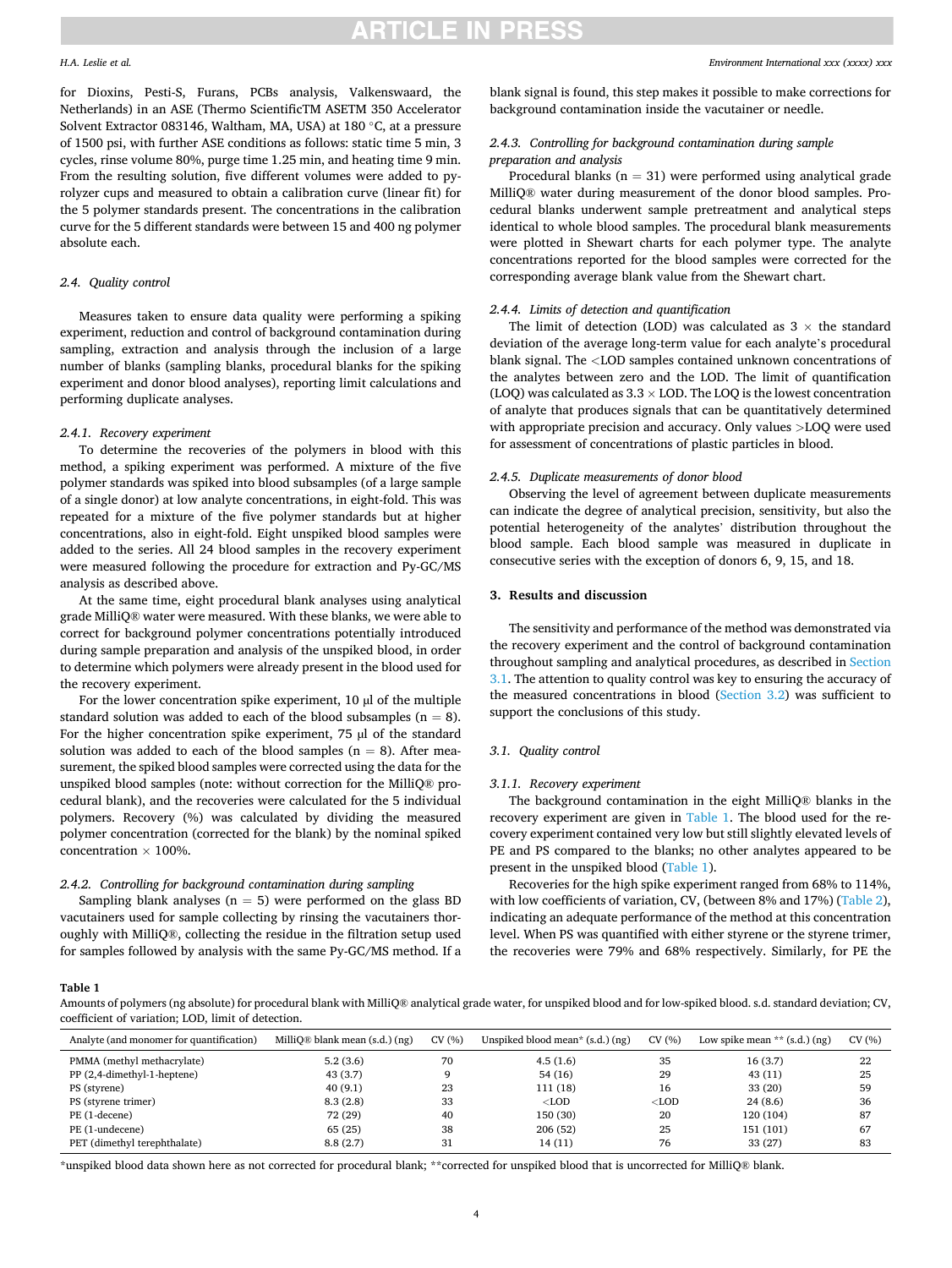# RTICLE IN PRESS

## <span id="page-4-0"></span>*H.A. Leslie et al.*

#### **Table 2**

Analyte recoveries from a) high spike and b) low spike blood samples, mean recovery corrected for analyte concentrations in unspiked blood, standard deviation of the mean (s.d.), coefficient of variation (CV).

|                                          | a) High spike $(n = 8)$ |      |       | b) Low spike $(n = 8)$ |      |       |
|------------------------------------------|-------------------------|------|-------|------------------------|------|-------|
| Analyte (and monomer for quantification) | Mean recovery (%)       | s.d. | CV(%) | Mean recovery (%)      | s.d. | CV(%) |
| PMMA (methyl methacrylate)               | 73                      | 0.13 | 17    | 27                     | 0.06 | 22    |
| PP (2,4-dimethyl-1-heptene)              | 100                     | 0.11 | 11    | 60                     | 0.15 | 25    |
| PS (styrene)                             | 79                      | 0.06 | 8     | 41                     | 0.24 | 59    |
| PS (styrene trimer)                      | 68                      | 0.10 | 14    | 32                     | 0.11 | 36    |
| PE (1-decene)                            | 108                     | 0.10 |       | 164                    | 1.43 | 87    |
| PE (1-undecene)                          | 114                     | 0.11 | 10    | 201                    | 1.34 | 67    |
| PET (dimethyl terephthalate)             | 79                      | 0.08 | 10    | 40                     | 0.33 | 83    |

recoveries were similar whether 1-decene (108% recovery) or 1-undecene (114% recovery) was used for quantification (Table 2). The recoveries are acceptable for this concentration range, which roughly corresponds to the range of concentrations quantified in actual blood samples from the donors. This part of the work demonstrated that the method could extract, identify and quantify low ppm concentrations of major polymers applied in contemporary plastics (Table 3).

The low spike experiment recoveries were lower, with recoveries under 50% for most analytes except PP and PE (Table 2). This could be expected because the low spike samples were close to the LOQ. The recovery experiments showed that the method performed well in terms of recoveries of spiked analytes and CV (%) of the analysis of eight replicates in the quantifiable analyte concentration range of the samples.

#### *3.1.2. Controlling for background contamination during blood sampling*

It is essential to control for background plastic contamination throughout sampling and analysis of plastic particles. No background contamination of any of the target analytes could be detected from the glass BD vacutainers (all values *<*LOD), therefore no corrections were made for background from the sampling procedure.

## *3.1.3. Controlling for background contamination during sample pretreatment and analysis*

During the method development and validation stage of the study, we performed a large number of procedural blank analyses to ensure we could achieve low limits of detection of the method through sampling pretreatment to analysis. The data for procedural blanks  $(n = 31)$  performed during the measurement of the blood sample series were sufficiently low for this: the average ng absolute (on column) and coefficients of variance (CV) were 7.1 ng PMMA (CV 86%); 75 ng PP (CV 61%); 36 ng PS (CV 63%); 95 ng PE (CV 43%); 12.5 ng PET (CV 72%). All blank data fell within ±2σ control limits, with the exception of one outlier for PMMA and 2 outliers for PET (i.e. 1.6% of 186 measured blank data points). The large number of blank analyses built the evidence that the values measured in real samples are not false positives.

Background contamination during sample preparation and analysis measured via blanks ( $n = 31$ ) were sufficiently low to enable detection and quantification of four polymers. The measured concentration data in blood were corrected for the average procedural blank for each analyte.

| Table 3                                                                     |
|-----------------------------------------------------------------------------|
| Limits of detection (LOD) and limits of quantification (LOO) of the method. |

| Polymer type | $LOD$ ( $\mu$ g/ml) | $LOQ$ ( $\mu$ g/ml) |
|--------------|---------------------|---------------------|
| <b>PMMA</b>  | 0.10                | 0.33                |
| PP           | 0.68                | 2.3                 |
| PS           | 0.34                | 1.1                 |
| PE           | 0.61                | 2.0                 |
| <b>PET</b>   | 0.13                | 0.43                |

## *3.1.4. Limits of detection and quantification*

The LOD and LOQ for each analyte are given in Table 3.

Values between LOD and LOQ are displayed in the supplementary information (Table S2) with an asterisk, though they cannot be reliably quantified because of the difficulty of calibration near detection limits. Such values can be regarded as being above the lowest concentration of each polymer that can be detected though without guarantee of precision. Values under the LOD after blank correction are reported as less than the value of the LOD for that sample (Table S2).

#### *3.1.5. Duplicate measurements of donor blood*

In the 18 donors for which duplicate analyses were performed, it was rare for duplicates samples to show both a non-detect (value *<*LOD) and a value *>*LOQ: of all duplicate measurements, no cases of this are reported for PP or PMMA, one case for PS and PE, and three cases for PET ([Fig. 1](#page-5-0) and Table S2). Because of the samples with low analyte concentrations around the LOD, it was more common to find one duplicate measurement to be a non-detect and the other to be between LOD and LOQ: one case for PMMA, four cases for PP and PS, seven cases for PE and six cases for PET. Unlike dissolved and sorbed micromolecules that passively diffuse and partition among phases in the matrix, these target analytes are present in particulate form and may have very different particle masses or form agglomerates. Inhomogeneity of samples may explain some of the differences in duplicate measurements, though analytical sensitivity likely plays a role. Many measurements were close to the LOQ and duplicate measurements were often both just above and just below LOQ in the same donor (Table S2). Replicate analyses of samples is useful for this analytes-sample matrix combination at this stage of methodological maturity.

This is the first study of its kind to use Py-GC/MS for plastic particle analysis of whole human blood, a highly complex matrix, and we expect the sensitivity of the next generation of this method to improve, as with all new methodologies.

#### *3.2. Measured concentrations in blood*

Data for concentrations in blood were generated for PMMA, PP, PS, PE and PET, demonstrating that 77% of donors ( $n = 17$  out of 22) carried a quantifiable (*>*LOQ) mass of plastic particles in their blood [\(Fig. 1](#page-5-0) and Table S2). The patterns of polymer types and concentrations varied per sample. PET was the most widely encountered (*>*LOQ values in 50% of all tested donors), followed by PS (36%), PE (23%) and PMMA (5%). No PP *>* LOQ could be measured in any donor. The three polymers most frequently measured *>* LOQ were also present at the highest concentrations. The maximum concentration of PET analysed in a blood sample was 2.4 µg/ml, for PS this was 4.8 µg/ml, for PE this was 7.1 µg/ml. Up to three different polymer types in a single sample were measured ([Fig. 1\)](#page-5-0). To make a conservative estimate of the quantifiable sum polymer concentrations in the blood of donors in this study, we summed all analyte values *>*LOQ per sample and took the mean of the duplicate measurements per donor. Where values were *<*LOQ, we conservatively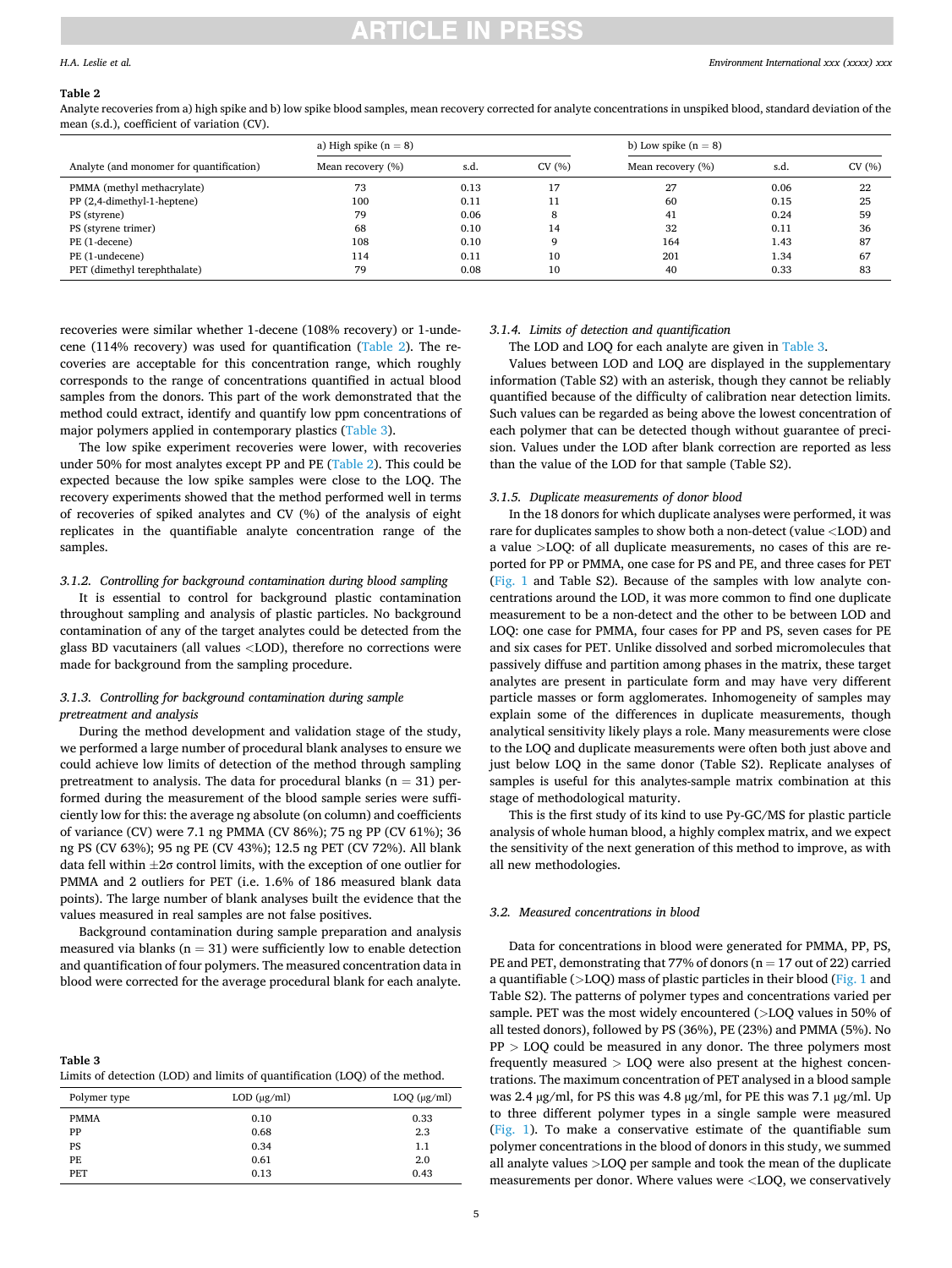## TICI E IN

<span id="page-5-0"></span>

**Fig. 1.** Concentrations of plastic particles by polymer type in whole blood samples of 22 donors (duplicates a and b, except for No. 6, 9, 15 and 18). All values *>*LOQ.

assumed these to be zero. The mean of the sum concentrations for each donor was 1.6 µg total plastic particles/ml blood sample (s.d. 2.3). This can be interpreted as an estimate of what might be expected in future studies, and a helpful starting point for further development of analytical strategies for human matrices research.

The duplicate measurements of blood aliquots from the same donor show better agreement when values between LOD and LOQ are observed along with *>*LOQ values (Table S2) rather than solely the values *>*LOQ (Fig. 1). Reasons for this include the high percentage of data between LOD and LOQ compared to the data *>*LOQ. We also considered the possibility of patchy distribution of the particles in the whole blood matrix. When determining the concentrations in an individual donor it may be important to make use of replicate measurements, considering the possible patchiness of the analytes and the challenges of acquiring a single representative sample for analysis. As method sensitivity improves in next generation analyses, lower LOQs may significantly enhance duplicate measurements in this concentration range.

While this study provides evidence that plastic particles are present in the human bloodstream, we found a high frequency of non-detects, and the percentage of donors for which values *>*LOQ were measured varied per polymer type. No values *>*LOQ were measured for PP in any donor, and only one donor tested *>*LOQ for PMMA. For the three most detected polymers, the number of donors with values *>*LOQ were 5 for PE (23% of all donors), 8 for PS (36%) and 11 for PET (50%) (Table S2). The frequency of non-detects measured also varied per polymer type. The percentage of all donors for whom the analyte was consistently *<*LOD in any measurement was 91% for PMMA, 82% for PP, 27% for PE, and 9% for PET, and 5% for PS. Donor 18 was the only donor in which all analytes were *<*LOD (this was one of the four donors not measured in duplicate).

The relatively high frequency of non-detects and the lower frequency of *>*LOQ values led to the decision to present the data in Table S2 showing all values *>*LOQ, *<*LOD, and between LOD and LOQ. The data in this pilot dataset should be interpreted as a clear signal that such polymers can be present in human blood, as evidenced by the quantifiable concentrations after blank correction, rather than an in-depth assessment of internal exposure in individuals. For HRA many more data need to be collected and the science will benefit in further improvements to the sensitivity of analysis in ongoing work in this field.

The particle size range targeted in this study was between 700 and 500,000 nm due to the filtration step prior to analysis and the inner diameter of the needles used for the blood draw. Because of the individual polymer concentrations detected (not exceeding 7.1 µg/ml), particles in the blood samples were likely in the low- or submicron range. A sample with e.g. a polymer concentration of 1.6 µg/ml could hypothetically be achieved by the presence of a single spherical plastic particle with diameter of around 125–150 µm, or multiple smaller particles. However, such large particles are less likely to be present in real blood samples due to their lower bioavailability for uptake. With thermal desorption techniques such as Py-GC/MS, we can report the particle masses in blood per polymer type, though not the number of particles. Human exposure studies of air particulates also report particulates in  $\mu$ g/m<sup>3</sup> air, and not in particle numbers. The Py-GC/MS technique is suited to cases where the mass concentrations of contaminants are needed, e.g. mass balance modeling, pharmacokinetics studies and comparisons among individuals in a population.

## *3.3. Plastic's biological fate?*

The fate of plastic particles in the bloodstream needs further study to answer questions regarding the potential accumulation in the general population and occupationally exposed workers, the environmental factors contributing to the internal exposure and toxicological and human health effects that may result from different exposure scenarios ([Wright and Kelly, 2017; Leslie and Depledge 2020; Vethaak and Legler](#page-7-0)  [2021\)](#page-7-0). It is scientifically plausible that plastic particles may be transported to organs via the bloodstream. The human placenta has been shown to be permeable to 50, 80 and 240 nm polystyrene beads ([Wick](#page-7-0)  [et al., 2010\)](#page-7-0) and likely also to microsized polypropylene ([Ragusa et al.,](#page-7-0)  [2021\)](#page-7-0). In a study of acute lung exposure to nanopolystyrene spheres (20 nm) in rats, the translocation of plastic particles to placental and fetal tissues was demonstrated [\(Fournier et al., 2020\)](#page-6-0). Bioaccumulation of small polystyrene micro-particles in the liver, kidney and gut was observed after oral administration in mice in vivo [\(Deng et al., 2017; Lu](#page-6-0)  [et al., 2018\)](#page-6-0).

Further supporting evidence for the translocation of plastic particles comes from drug delivery sciences, where polymeric carriers of pharmaceuticals have been dosed in mammalian test systems ([Yee et al.,](#page-7-0)  [2021\)](#page-7-0). The polymeric nanosized carriers are able to deliver drugs across the blood brain barrier [\(Han et al., 2018\)](#page-6-0). The typical residence time of plastic particle in the bloodstream is at present unknown, as is the fate of these particles in the human body. From polymeric nanocarrier research, we expect the residence time to vary with particle chemistries, surface charges, shapes and sizes ([Bertrand and Leroux, 2012; Rabanel](#page-6-0)  [et al., 2012, 2019; Fullstone et al., 2015\)](#page-6-0). In preclinical experiments in drug delivery it is known that a phenomenon termed accelerated blood clearance ([Dams et al., 2000](#page-6-0)) acts to reduce residence time upon repeated (chronic) exposure to polymeric nanoparticles in the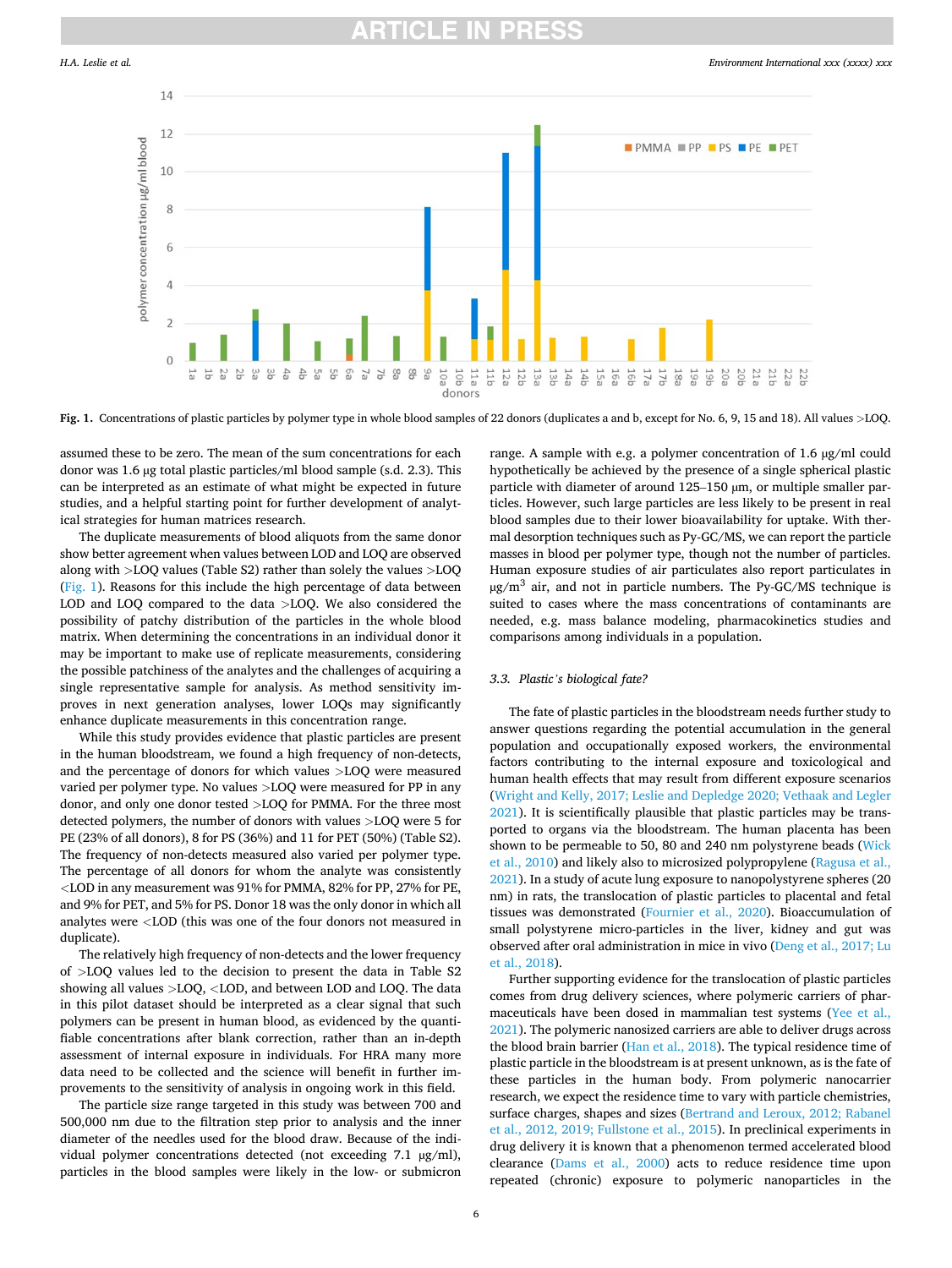# **ARTICLE IN PRESS**

## <span id="page-6-0"></span>*H.A. Leslie et al.*

#### bloodstream.

The uptake routes of plastic particles detected in human bloodstream are likely to be via mucosal contact (either ingestion or inhalation). Dermal uptake of fine particles is unlikely except if the skin is damaged ([Schneider et al., 2009](#page-7-0)). Airborne particles between 1 nm and 20 µm are considered respirable. Ultrafine (*<*0.1 µm) inhaled particles may become absorbed and accumulate in the lung, while most larger particles are expected to be coughed up and eventually swallowed, and have a second chance of absorption via the gut epithelium [\(Wright and Kelly,](#page-7-0)  [2017\)](#page-7-0).

The plastic particle concentrations reported here are the sum of all potential exposure routes: sources in the living environment entering air, water and food, but also personal care products that might be ingested (e.g. PE in toothpaste, PET in lip gloss), dental polymers, fragments of polymeric implants, polymeric drug delivery nanoparticles (e.g. PMMA, PS), tattoo ink residues (e.g. acrylonitrile butadiene styrene particles).

## **4. Conclusion**

The quality-controlled measurements of plastic particles as mass concentrations using Py- GC/MS in blood demonstrated in this study provide a unique dataset that supports the hypothesis that human exposure to plastic particles results in absorption of particles into the bloodstream. This indicates that at least some of the plastic particles humans come in contact with can be bioavailable and that the rate of elimination via e.g. the biliary tract, kidney or transfer to and deposition in organs is slower than the rate of absorption into the blood. HRA requires measured internal exposure data, and these must be empirically collected. Without such measured exposure data, no absorption models can be validated and no statements about risk or no risk can be made ([Leslie and Depledge 2020; Vethaak and Legler 2021](#page-7-0)). It remains to be determined whether plastic particles are present in the plasma or are carried by specific cell types (and to which extent such cells may be involved in translocating plastic particles across mucosa to the bloodstream). If plastic particles present in the bloodstream are indeed being carried by immune cells, the question also arises, can such exposures potentially affect immune regulation or the predisposition to diseases with an immunological base?

## **CRediT authorship contribution statement**

**Heather A. Leslie:** Conceptualization, Methodology, Validation, Formal analysis, Resources, Data curation, Writing – original draft, Visualization, Supervision, Project administration, Funding acquisition. **Martin J.M. van Velzen:** Methodology, Validation, Investigation, Writing – review & editing. **Sicco H. Brandsma:** Methodology, Writing – review & editing. **A. Dick Vethaak:** Conceptualization, Writing – review & editing. **Juan J. Garcia-Vallejo:** Conceptualization, Resources, Writing – review & editing, Funding acquisition. **Marja H. Lamoree:**  Methodology, Supervision, Writing – review  $\&$  editing.

## **Declaration of Competing Interest**

The authors declare that they have no known competing financial interests or personal relationships that could have appeared to influence the work reported in this paper.

#### **Acknowledgement**

This work was made possible by grants from the Common Seas Foundation, London, United Kingdom and from ZonMw (Netherlands Organisation for Health Research and Development) in The Hague, the Netherlands. The funding bodies provided funding only, and did not play any other role in the scientific work or manuscript publication process. We would like to thank the anonymous volunteer blood donors,

the Amsterdam University Medical Center (location VUmc) staff for the blood drawing, Dr. M. Brits for his comments on the data, Prof. J. de Boer for his assistance with the acquisition of the pyrolysis unit used in this study.

## **Appendix A. Supplementary data**

Supplementary data to this article can be found online at [https://doi.](https://doi.org/10.1016/j.envint.2022.107199)  [org/10.1016/j.envint.2022.107199](https://doi.org/10.1016/j.envint.2022.107199).

## **References**

- Anger, P.M., Von der Esch, E., Baumann, T., Elsner, M., Niessner, R., Ivleva, N.P., 2018. Raman microspectroscopy as a tool for microplastic particle analysis. Trends Anal. Chem. 109, 214–226. [https://doi.org/10.1016/j.trac.2018.10.010.](https://doi.org/10.1016/j.trac.2018.10.010)
- Arthur, C., Baker, J., Bamford, H., 2009. "Proceedings of the International Research Workshop on the Occurrence, Effects and Fate of Microplastic Marine Debris" NOAA Technical Memorandum NOS-OR&R-30 (2009).
- Barboza, L.G.A., Vethaak, A.D., Lavorante, B.R., Lundebye, A.K., Guilhermino, L., 2018. Marine microplastic debris: an emerging issue for food security, food safety and human health. Mar. Poll. Bull. 133, 336–348. [https://doi.org/10.1016/j.](https://doi.org/10.1016/j.marpolbul.2018.05.047)  [marpolbul.2018.05.047](https://doi.org/10.1016/j.marpolbul.2018.05.047).
- Bertrand, N., Leroux, J.C., 2012. The journey of a drug-carrier in the body: An anatomophysiological perspective. J. Control. Release 161 (2), 152–163. [https://doi.org/](https://doi.org/10.1016/j.jconrel.2011.09.098) [10.1016/j.jconrel.2011.09.098.](https://doi.org/10.1016/j.jconrel.2011.09.098)
- Boerger, C.M., Lattin, G.L., Moore, S.L., Moore, C.J., 2010. Plastic ingestion by planktivorous fishes in the North Pacific Central Gyre. Mar. Poll. Bull. 60 (12), 2275–2278. [https://doi.org/10.1016/j.marpolbul.2010.08.007.](https://doi.org/10.1016/j.marpolbul.2010.08.007)
- Dams, E.T., Laverman, P., Oyen, W.J., Storm, G., Scherphof, G.L., Van Der Meer, J.W., Corstens, F. H., Boerman, O. C. Accelerated blood clearance and altered biodistribution of repeated injections of sterically stabilized liposomes. *J. Pharmacol. Exp. Ther.* 292(3), 1071-1079 (2000). PMID 10688625.
- Danopoulos, E., Twiddy, M., Rotchell, J.M., 2020. Microplastic contamination of drinking water: A systematic review. PloS one 15 (7), e0236838. [https://doi.org/](https://doi.org/10.1371/journal.pone.0236838) [10.1371/journal.pone.0236838.](https://doi.org/10.1371/journal.pone.0236838)
- De-la-Torre, G.E., 2020. Microplastics: an emerging threat to food security and human health. J. Food Sci. Technol. 57 (5), 1601–1608. [https://doi.org/10.1007/s13197-](https://doi.org/10.1007/s13197-019-04138-1)  [019-04138-1.](https://doi.org/10.1007/s13197-019-04138-1)
- Deng, Y., Zhang, Y., Lemos, B., Ren, H., 2017. Tissue accumulation of microplastics in mice and biomarker responses suggest widespread health risks of exposure. Sci. Rep. 7, 46687. <https://doi.org/10.1038/srep46687>.
- Duemichen, E., Eisentraut, P., Celina, M., Braun, U., 2019. Automated thermal extraction-desorption gas chromatography mass spectrometry: a multifunctional tool for comprehensive characterization of polymers and their degradation products. J. Chromatogr. A 1592, 133–142. [https://doi.org/10.1016/j.chroma.2019.01.033.](https://doi.org/10.1016/j.chroma.2019.01.033)
- ECHA European Chemicals Agency. Annex XV Restriction Report, Proposal for a Restriction. Version 1.2. (2019).
- Fournier, S.B., D'Errico, J.N., Adler, D.S., Kollontzi, S., Goedken, M.J., Fabris, L., Stapleton, P.A., 2020. Nanopolystyrene translocation and fetal deposition after acute lung exposure during late-stage pregnancy. Part. Fibre Toxicol. 17 (1), 1–11. [https://](https://doi.org/10.1186/s12989-020-00385-9)  [doi.org/10.1186/s12989-020-00385-9](https://doi.org/10.1186/s12989-020-00385-9).
- [Frazer, R.Q., Byron, R.T., Osborne, P.B., West, K.P., 2005. PMMA: an essential material in](http://refhub.elsevier.com/S0160-4120(22)00125-8/h0065)  [medicine and dentistry. J. Long Term Eff. Med. Implants 15 \(6\), 629](http://refhub.elsevier.com/S0160-4120(22)00125-8/h0065)–639.
- Fries, E., Dekiff, J.H., Willmeyer, J., Nuelle, M.T., Ebert, M., Remy, D., 2013. Identification of polymer types and additives in marine microplastic particles using pyrolysis-GC/MS and scanning electron microscopy. Environ. Sci. Process Impacts 15 (10), 1949–1956. [https://doi.org/10.1039/c3em00214d.](https://doi.org/10.1039/c3em00214d)
- Fullstone, G., Wood, J., Holcombe, M., Battaglia, G., 2015. Modelling the Transport of Nanoparticles under Blood Flow using an Agent-based Approach. Sci. Rep. 5, 10649. <https://doi.org/10.1038/srep10649>.
- Gasperi, J., Wright, S.L., Dris, R., Collard, F., Mandin, C., Guerrouache, M., Langlois, V., Kelly, F.J., Tassin, B., 2018. Microplastics in air: Are we breathing it in? Curr. Opin. Environ. Sci. Health 1, 1–5. <https://doi.org/10.1016/j.coesh.2017.10.002>.
- GESAMP. "Sources, fate and effects of microplastics in the marine environment: a global assessment" (Kershaw, P. J., ed.). (IMO/FAO/UNESCO-IOC/UNIDO/WMO/IAEA/ UN/UNEP/UNDP Joint Group of Experts on the Scientific Aspects of Marine Environmental Protection). Rep. Stud. GESAMP No. 90, 96 p. ISSN 1020-4873 (2015).
- Han, J., Zhao, D., Li, D., Wang, X., Jin, Z., Zhao, K., 2018. Polymer-based nanomaterials and applications for vaccines and drugs. Polymers 10 (1), 31. https://doi.org/ [10.3390/polym10010031](https://doi.org/10.3390/polym10010031).
- Ibrahim, Y.S., Tuan Anuar, S., Azmi, A.A., Wan Mohd Khalik, Lehata, S., Hamzah, S.R., Ismail, D., Ma, Z.F., Dzulkarnaen, A., Zakaria, Z., Mustaffa, N., Tuan Sharif, Lee, Y.Y., 2020. Detection of microplastics in human colectomy specimens. J.G.H. Open 5 (1), 116–121. <https://doi.org/10.1016/j.scitotenv.2020.14434510.1002/jgh3.12457>.
- Ivleva, N.P., 2021. Chemical Analysis of Microplastics and Nanoplastics: Challenges, Advanced Methods, and Perspectives. Chem. Rev. 121 (19), 11886–11936. [https://](https://doi.org/10.1021/acs.chemrev.1c00178)  [doi.org/10.1021/acs.chemrev.1c00178](https://doi.org/10.1021/acs.chemrev.1c00178).
- Jungnickel, H., Pund, R., Tentschert, J., Reichardt, P., Laux, P., Harbach, H., Luch, A., 2016. Time-of-flight secondary ion mass spectrometry (ToF-SIMS)-based analysis and imaging of polyethylene microplastics formation during sea surf simulation. Sci.